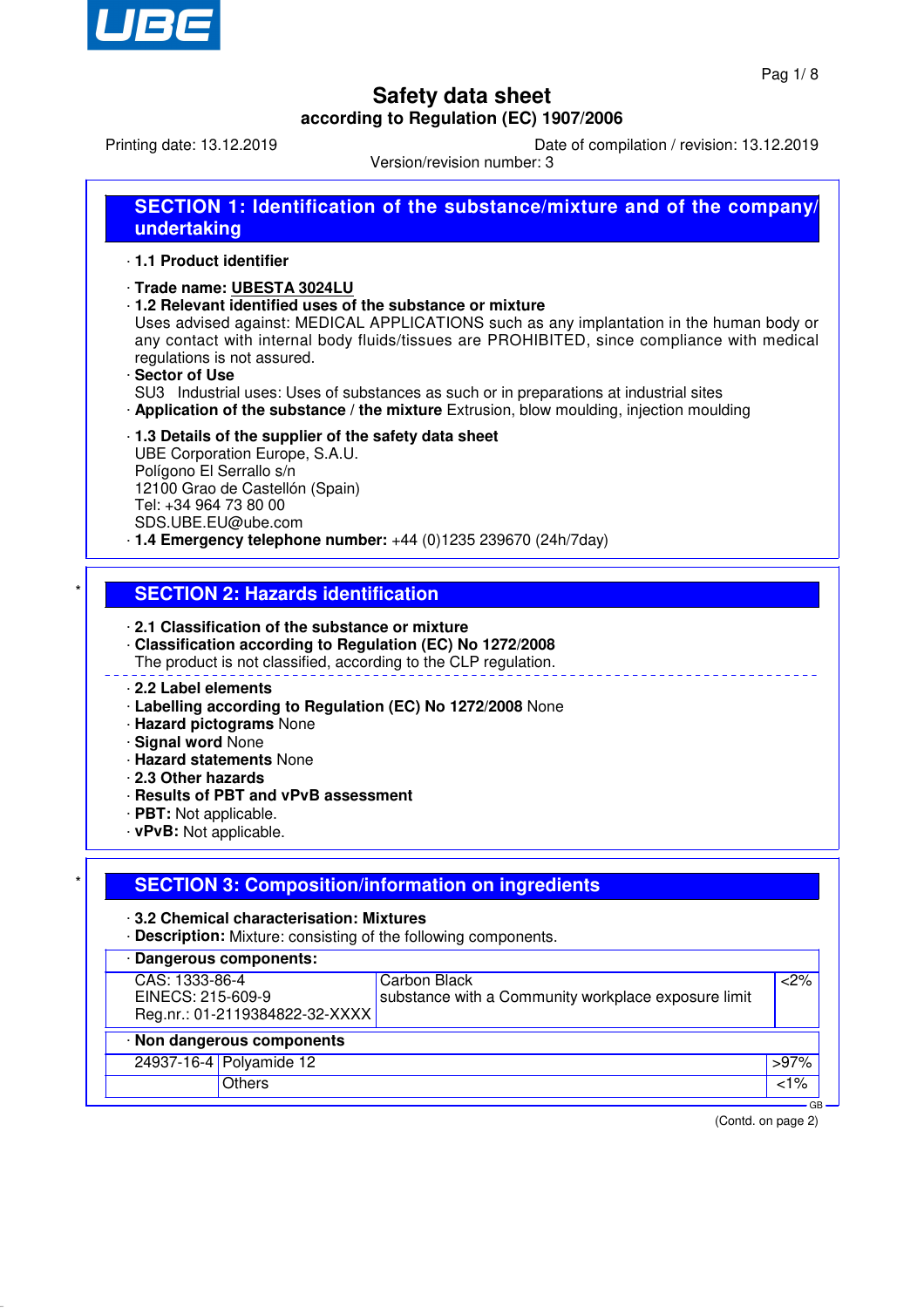

Printing date: 13.12.2019 Date of compilation / revision: 13.12.2019

Version/revision number: 3

**Trade name: UBESTA 3024LU**

## **SECTION 4: First aid measures**

- · **4.1 Description of first aid measures**
- · **General information:**

Immediately remove any clothing soiled by the product. Take affected persons out into the fresh air.

- Seek medical treatment. · **After inhalation:**
- If exposed to vapors from heating and molding material, remove to fresh air.
- If symptoms, coughing and discomfort in nose and throat remain, get medical attention.
- · **After skin contact:**
	- If redness, itching or burning sensation develops, get medical attention.
- After contact with the molten product, cool rapidly with cold water.
- Do not pull solidified product off the skin.
- Seek medical treatment.
- Immediately wash with water and soap and rinse thoroughly.
- · **After eye contact:**

Immediately flush exposed area with copious amounts of water for at least 15 minutes. If redness, itching or burning sensation develops, do not rub eyes and immediately get medical attention.

· **After swallowing:**

Rinse out mouth and then drink plenty of water.

Do not induce vomiting; call for medical help immediately.

- · **4.2 Most important symptoms and effects, both acute and delayed** At molten state, expected to cause burns to skin.
- Irreversible dermatitis will occur if you do not wash affected skin immediately and thoroughly. · **4.3 Indication of any immediate medical attention and special treatment needed**
- No specific treatment information is available. Symptomatic treatment is advisable

### **SECTION 5: Firefighting measures**

- · **5.1 Extinguishing media**
- · **Suitable extinguishing agents:**
- **Water**
- Fire-extinguishing powder
- Carbon dioxide

Use fire extinguishing methods suitable to surrounding conditions.

- · **For safety reasons unsuitable extinguishing agents:** Not known
- · **5.2 Special hazards arising from the substance or mixture**
- In case of fire, the following can be released: Carbon monoxide (CO) Carbon Dioxide (CO2) Under certain fire conditions, traces of other toxic gases cannot be excluded, e.g.: Hydrogen cyanide (HCN)
- Ammonia (NH3)
- · **5.3 Advice for firefighters**
- · **Protective equipment:**
- Wear fully protective suit.
- Wear self-contained respiratory protective device.
- · **Additional information**

Cool endangered receptacles with water spray.

(Contd. on page 3)

GB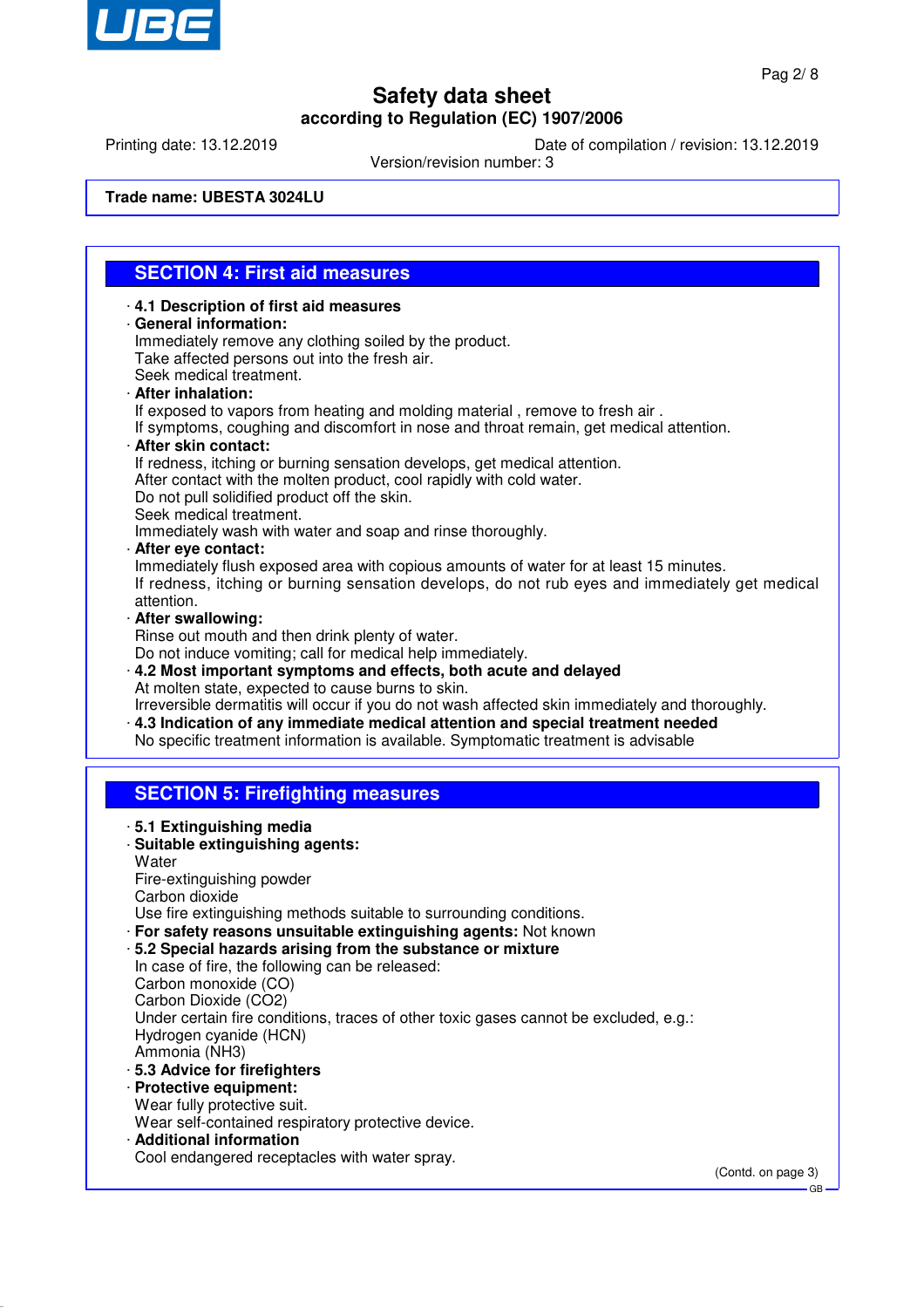

Printing date: 13.12.2019 Date of compilation / revision: 13.12.2019

Version/revision number: 3

**Trade name: UBESTA 3024LU**

Collect contaminated fire fighting water separately. It must not enter the sewage system.

### **SECTION 6: Accidental release measures**

- · **6.1 Personal precautions, protective equipment and emergency procedures** Stop leak if you can do so without risk Remove combustible materials Ensure adequate ventilation Use personal protective equipment as indicated in paragraph 8
- · **6.2 Environmental precautions:** Do not allow to enter sewers/ surface or ground water.
- · **6.3 Methods and material for containment and cleaning up:**

Sweep up to prevent slipping on polymer pellets Send for recovery or disposal in suitable receptacles.

- Dispose contaminated material as waste according to item 13.
- · **6.4 Reference to other sections** See Section 7 for information on safe handling. See Section 8 for information on personal protection equipment. See Section 13 for disposal information.

### **SECTION 7: Handling and storage**

· **7.1 Precautions for safe handling** Keep away from foodstuffs, beverages and feed. Immediately remove all soiled and contaminated clothing Wash hands before breaks and at the end of work. Do not eat, drink, smoke or sniff while working.

Molten state:

Avoid skin contact with the liquefied material.

- Avoid breathing dust/fume/vapours.
- · **Information about fire and explosion protection:** Protect against electrostatic charges.
- · **7.2 Conditions for safe storage, including any incompatibilities**
- · **Storage:**
- · **Requirements to be met by storerooms and receptacles:**
- Store in cool, dry conditions in well sealed receptacles.
- · **Information about storage in one common storage facility:** Not required.
- · **Further information about storage conditions:** Protect from heat and direct sunlight.
- · **7.3 Specific end use(s)**
- No further relevant information available.
- See item 1.2

## **SECTION 8: Exposure controls/personal protection**

· **Additional information about design of technical facilities:** Adequate ventilation should be maintained at handing. Additionally, local exhaust ventilation recommended at melting process.

(Contd. on page 4) GB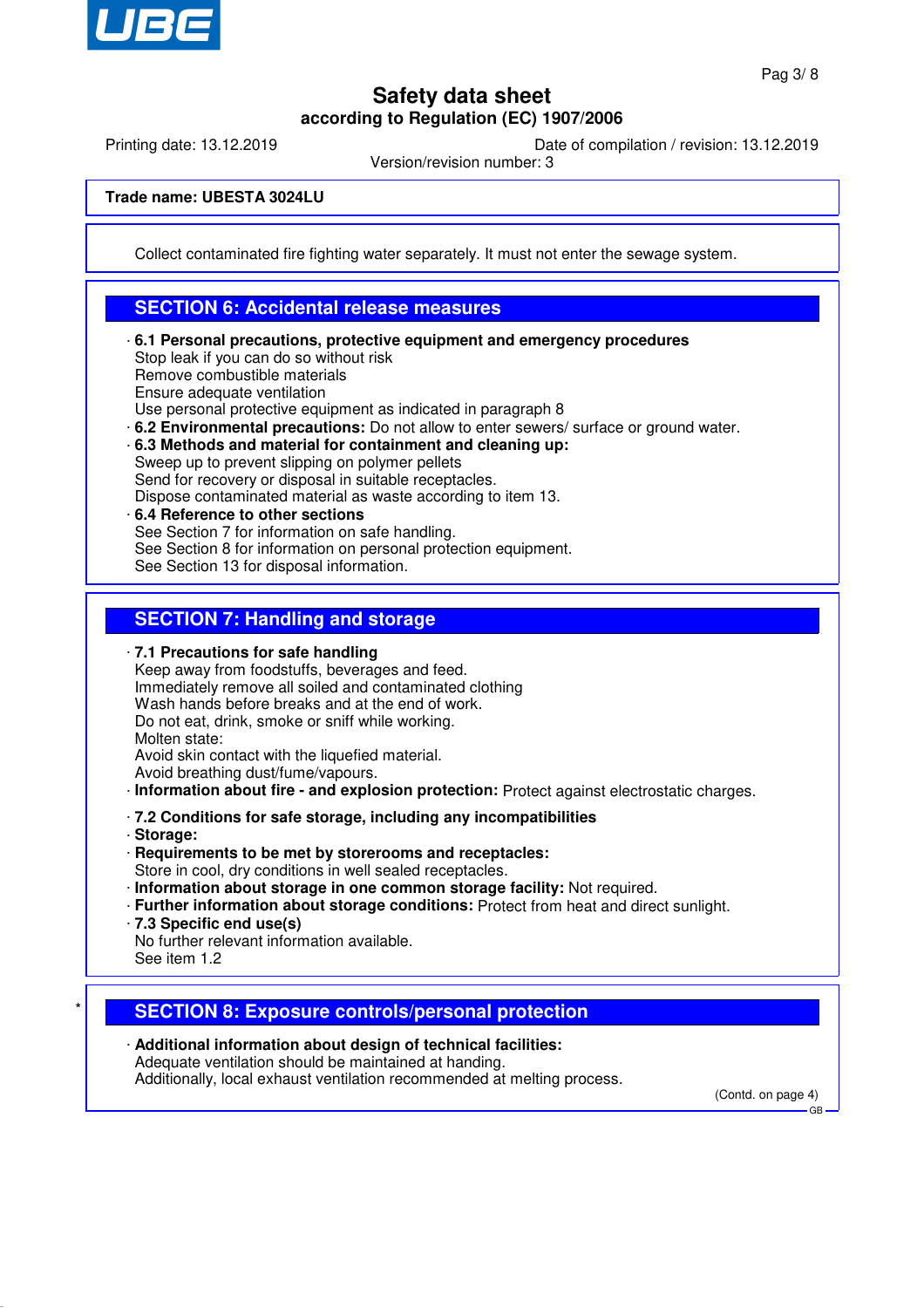

Printing date: 13.12.2019 Date of compilation / revision: 13.12.2019

Version/revision number: 3

**Trade name: UBESTA 3024LU**

· **8.1 Control parameters** · **Ingredients with limit values that require monitoring at the workplace: 1333-86-4 Carbon Black** WEL Short-term value: 7 mg/m<sup>3</sup> Long-term value: 3.5 mg/m<sup>3</sup> · **DNEL (workers)** 1333-86-4 Carbon black: 2 mg/m3 inhalable · **Additional information:** The lists valid during the making were used as basis. · **8.2 Exposure controls** · **Personal protective equipment:** · **General protective and hygienic measures:** The usual precautionary measures are to be adhered to when handling chemicals. · **Respiratory protection:** Not necessary if room is well-ventilated. Molten state: Wear a respirator conforming to EN140 at least with Type A filter. · **Protection of hands:** Molten state: Heat protection gloves Protective gloves · **Material of gloves** Leather gloves · **Eye protection:** Safety glasses Safety goggles should be worn. At treating hot polymer or molten polymer, face shield should be recommended. · **Skin and body protection:** Protective work clothing Limitation and supervision of exposure into the environment Prevent the material from spreading into the environment. **SECTION 9: Physical and chemical properties** · **9.1 Information on basic physical and chemical properties** · **General Information**

| · Appearance:    |                                              |
|------------------|----------------------------------------------|
| Form:            | <b>Pellets</b>                               |
| Colour:          | <b>Black</b>                                 |
| · Odour:         | Light                                        |
| Odour threshold: | Not applicable                               |
| · pH-value:      | Not applicable because it is a solid mixture |
|                  |                                              |

(Contd. on page 5)

GB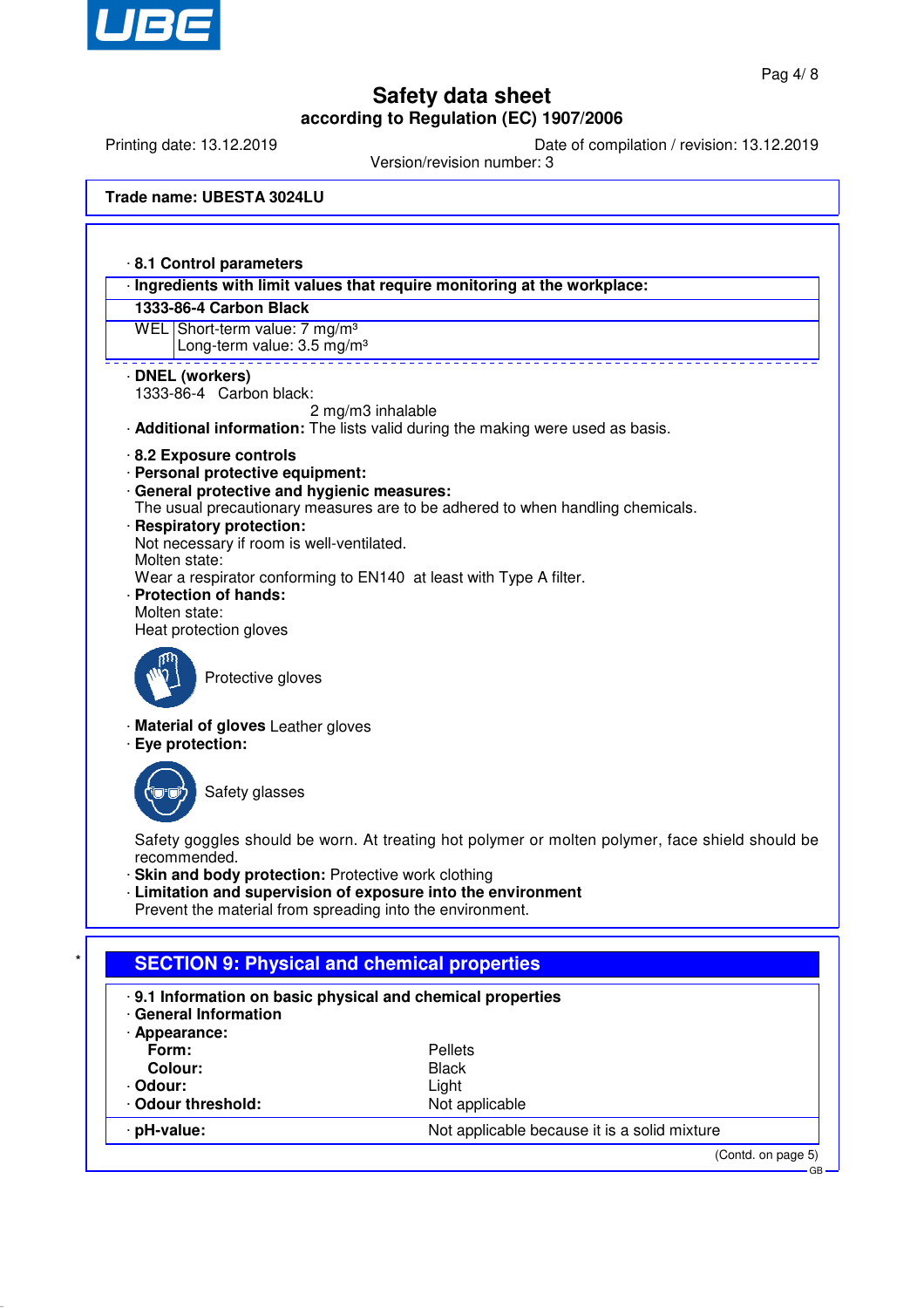

Printing date: 13.12.2019 Date of compilation / revision: 13.12.2019

Version/revision number: 3

#### **Trade name: UBESTA 3024LU**

| Change in condition<br><b>Melting point/freezing point:</b><br>Initial boiling point and boiling range: Not determined for mixture. | Not determined for mixture.<br>173 - 183 °C (PA 12)                                                                       |
|-------------------------------------------------------------------------------------------------------------------------------------|---------------------------------------------------------------------------------------------------------------------------|
| · Flash point:                                                                                                                      | Not flamable                                                                                                              |
| · Flammability (solid, gas):                                                                                                        | Product is not flammable.<br>In conformity with United Nations Recommendations 4.1<br>Burning rate test.                  |
| · Decomposition temperature:                                                                                                        | Not determined for mixture.                                                                                               |
| · Auto-ignition temperature:                                                                                                        | Not flamable<br>330 °C (PA12)                                                                                             |
| <b>Explosive properties:</b>                                                                                                        | Product does not present an explosion hazard.                                                                             |
| <b>Explosion limits:</b><br>Lower:<br>Upper:<br>· Oxidising properties                                                              | Not determined for mixture.<br>Not determined for mixture.<br>No oxidising properties                                     |
| · Vapour pressure:                                                                                                                  | Not applicable because it is a solid mixture                                                                              |
| · Density:<br>· Vapour density<br><b>Evaporation rate</b>                                                                           | Not tested<br>Not applicable because it is a solid mixture<br>Not applicable because it is a solid mixture                |
| · Solubility in / Miscibility with<br>water:                                                                                        | Not miscible or difficult to mix.                                                                                         |
| · Partition coefficient: n-octanol/water:                                                                                           | Not determined for mixture.                                                                                               |
| · Viscosity:<br><b>Dynamic:</b><br>Kinematic:<br>· 9.2 Other information                                                            | Not determined for mixture.<br>Not applicable because it is a solid mixture<br>No further relevant information available. |

### **SECTION 10: Stability and reactivity**

- · **10.1 Reactivity** Stable under ordinary conditions of use and storage.
- · **10.2 Chemical stability** Stable at environment temperature.

The product is stable if stored and handled as prescribed/indicated

- · **Thermal decomposition / conditions to be avoided:** No decomposition if used and stored according to specifications. · **10.3 Possibility of hazardous reactions**
- No hazardous reactions if stored and handled as prescribed/indicated.
- · **10.4 Conditions to avoid** Avoid heat, flames, sparks and other sources of ignition. Avoid high temperature
- · **10.5 Incompatible materials:** Oxidizing agents, acids, bases and reactive agents.
- · **10.6 Hazardous decomposition products:** Carbon monoxide Carbon dioxide

Hydrogen cyanide (prussic acid)

(Contd. on page 6)

GB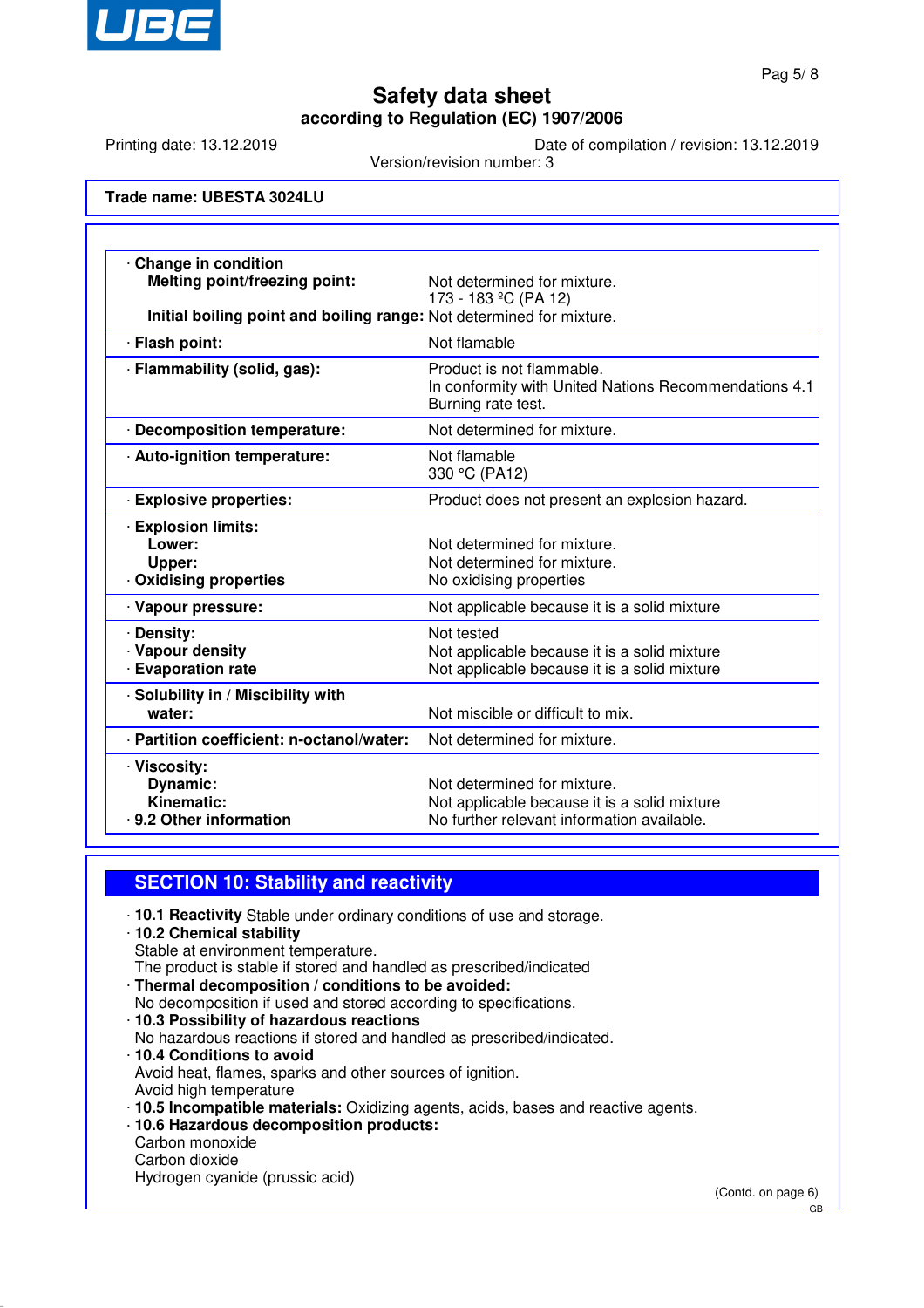

Printing date: 13.12.2019 Date of compilation / revision: 13.12.2019

Version/revision number: 3

**Trade name: UBESTA 3024LU**

Ammonia

## **SECTION 11: Toxicological information**

- · **11.1 Information on toxicological effects**
- · **Acute toxicity** Based on available data, the classification criteria are not met.
- · **LD/LC50 values relevant for classification:**
- **1333-86-4 Carbon Black**
- Oral | LD50 | 8000 mg/kg (rat)

**UBESTA 3024LU**

Oral LD50 5068 mg/kg (rat)

- · **Primary irritant effect:**
- · **Skin corrosion/irritation** Not classified (Lack of data)
- · **Serious eye damage/irritation** Not classified (Lack of data)
- · **Respiratory or skin sensitisation** Not classified (Lack of data)
- · **Other information (about experimental toxicology):**
- Aspiration hazard: No further relevant information available.
- · **CMR effects (carcinogenity, mutagenicity and toxicity for reproduction)** No further relevant information available.
- · **Germ cell mutagenicity** Based on available data, the classification criteria are not met.
- · **Carcinogenicity** Based on available data, the classification criteria are not met.
- · **Reproductive toxicity** Based on available data, the classification criteria are not met.
- · **STOT-single exposure** Based on available data, the classification criteria are not met.
- · **STOT-repeated exposure** Based on available data, the classification criteria are not met.
- · **Aspiration hazard** Based on available data, the classification criteria are not met.

## **SECTION 12: Ecological information**

- · **12.1 Toxicity**
- · **Aquatic toxicity:** No further relevant information available.
- · **12.2 Persistence and degradability** No further relevant information available.
- · **12.3 Bioaccumulative potential** No further relevant information available.
- · **12.4 Mobility in soil** No further relevant information available.
- · **12.5 Results of PBT and vPvB assessment**
- · **PBT:** Not applicable.
- · **vPvB:** Not applicable.
- · **12.6 Other adverse effects** No further relevant information available.

### **SECTION 13: Disposal considerations**

### · **13.1 Waste treatment methods**

- · **Recommendation**
- Chemical residues generally count as special waste
- Disposal must be made according to official regulations.

Must not be disposed together with household garbage. Do not allow product to reach sewage system.

(Contd. on page 7) GB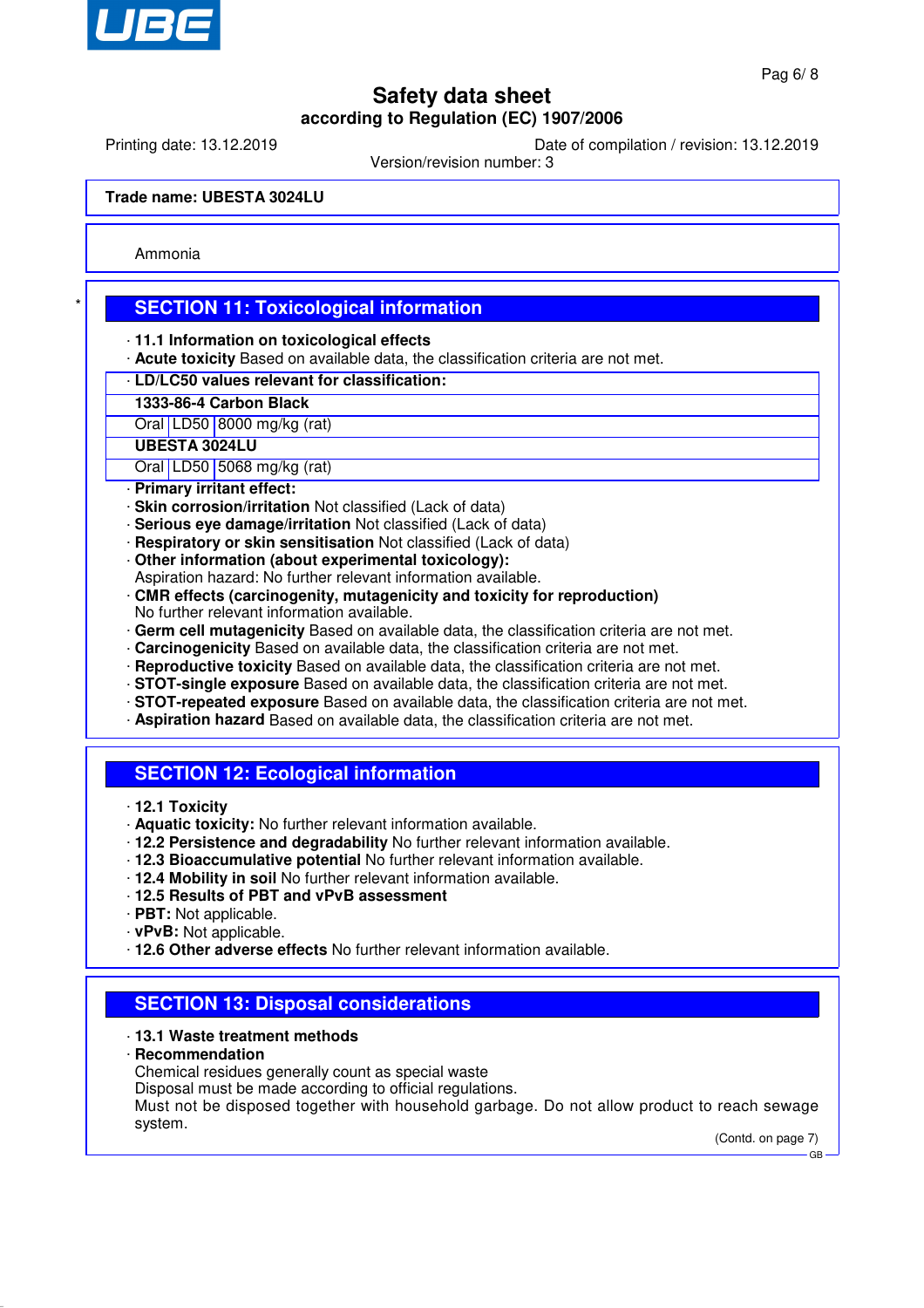

Printing date: 13.12.2019 Date of compilation / revision: 13.12.2019

Version/revision number: 3

**Trade name: UBESTA 3024LU**

### · **Uncleaned packaging:**

· **Recommendation:**

Packaging may contain residues of the product and should be treated accordingly. Disposal must be made according to official regulations.

| <b>SECTION 14: Transport information</b>                                     |                                                                                                    |
|------------------------------------------------------------------------------|----------------------------------------------------------------------------------------------------|
| . 14.1 UN-Number<br>· ADR, ADN, IMDG, IATA                                   | The substance is not classified under transport<br>regulations<br>Not applicable                   |
| 14.2 UN proper shipping name<br>$\cdot$ ADR<br>· ADN, IMDG, IATA             | The substance is not classified under transport<br>regulations<br>Not applicable<br>Not applicable |
| 14.3 Transport hazard class(es)                                              | The substance is not classified under transport<br>regulations                                     |
| · ADR, IMDG, IATA<br>· Class<br>· ADN/R Class:                               | Not applicable<br>The substance is not classified under transport<br>regulations<br>Not applicable |
| 14.4 Packing group<br>· ADR, IMDG, IATA                                      | The substance is not classified under transport<br>regulations<br>Not applicable                   |
| 14.5 Environmental hazards:<br>· Marine pollutant:                           | <b>No</b>                                                                                          |
| 14.6 Special precautions for user<br>· Danger code (Kemler):                 | Not applicable.<br>The substance is not classified under transport<br>regulations                  |
| · 14.7 Transport in bulk according to Annex II<br>of Marpol and the IBC Code | Not applicable.                                                                                    |
| · Transport/Additional information:                                          | Not classification assigned                                                                        |
| · UN "Model Regulation":                                                     | Not applicable                                                                                     |

# **SECTION 15: Regulatory information**

- · **15.1 Safety, health and environmental regulations/legislation specific for the substance or mixture**
- · **Chemical safety assessment**

At the present, We have not received by the supplier the exposure scenarios of dangerous components.

· **15.2 Chemical safety assessment:** For the mixture:

(Contd. on page 8)

GB